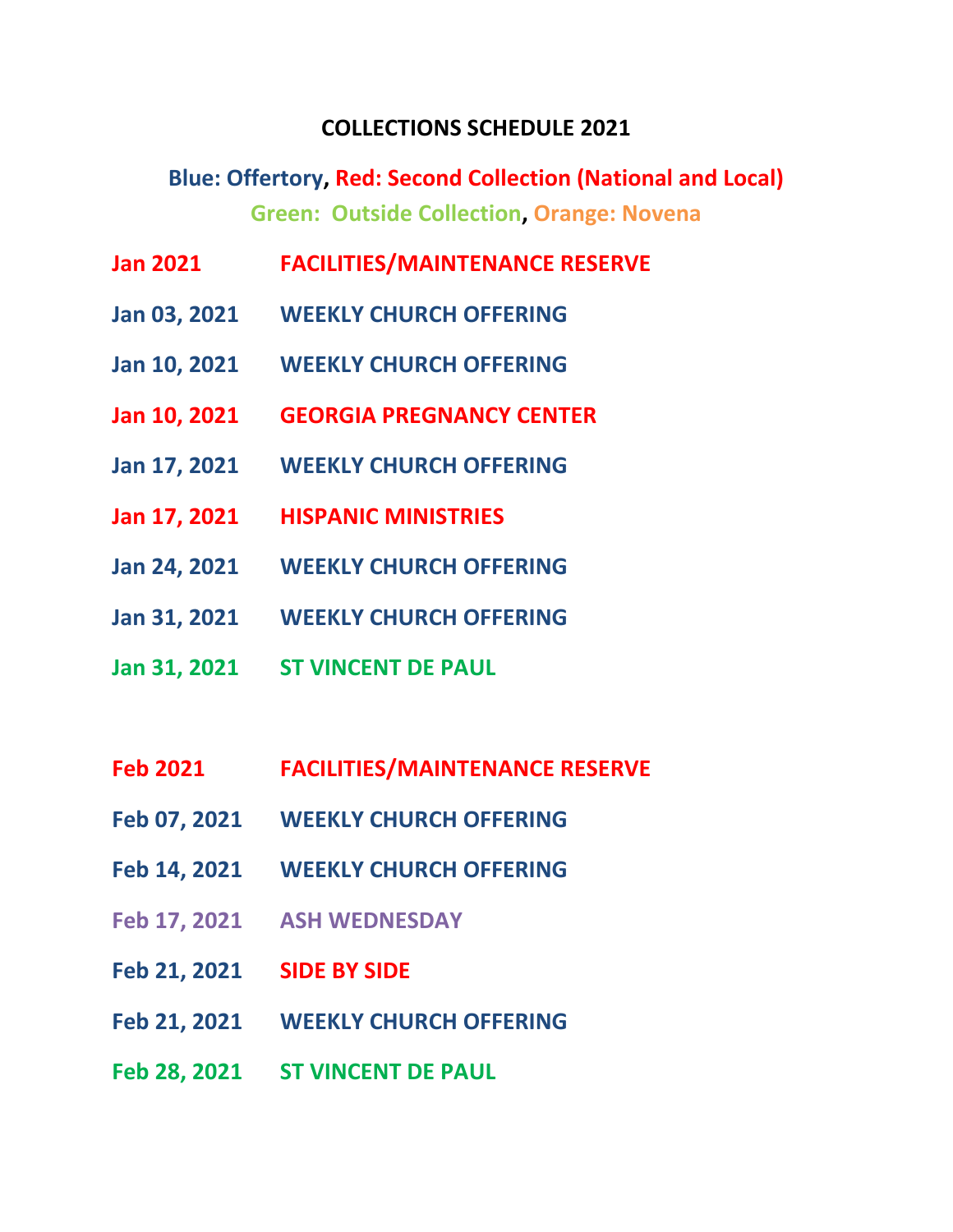- **Feb 28, 2021 WEEKLY CHURCH OFFERING**
- **Feb 28, 2021 BLACK AND INDIAN MISSIONS**
- **Mar 2021 FACILITIES/MAINTENANCE RESERVE**
- **Mar 07, 2021 WEEKLY CHURCH OFFERING**
- **Mar 14, 2021 WEEKLY CHURCH OFFERING**
- **Mar 14, 2021 CATHOLIC RELIEF SERVICES**
- **Mar 21, 2021 WEEKLY CHURCH OFFERING**
- **Mar 28, 2021 ST VINCENT DE PAUL**
- **Mar 28, 2021 WEEKLY CHURCH OFFERING**
- **Mar 28, 2021 HOLY LAND**
- **Mar 28, 2021 ANNUNCIATION**
- **Apr 2021 FACILITIES/MAINTENANCE RESERVE**
- **Apr 1, 2021 HOLY THURSDAY**
- **Apr 2, 2021 GOOD FRIDAY**
- **Apr 4, 2021 EASTER**
- **Apr 4, 2021 WEEKLY CHURCH OFFERING**
- **Apr 4, 2021 ARCHDIOCESAN SEMINARIANS**
- **Apr 11, 2021 WEEKLY CHURCH OFFERING**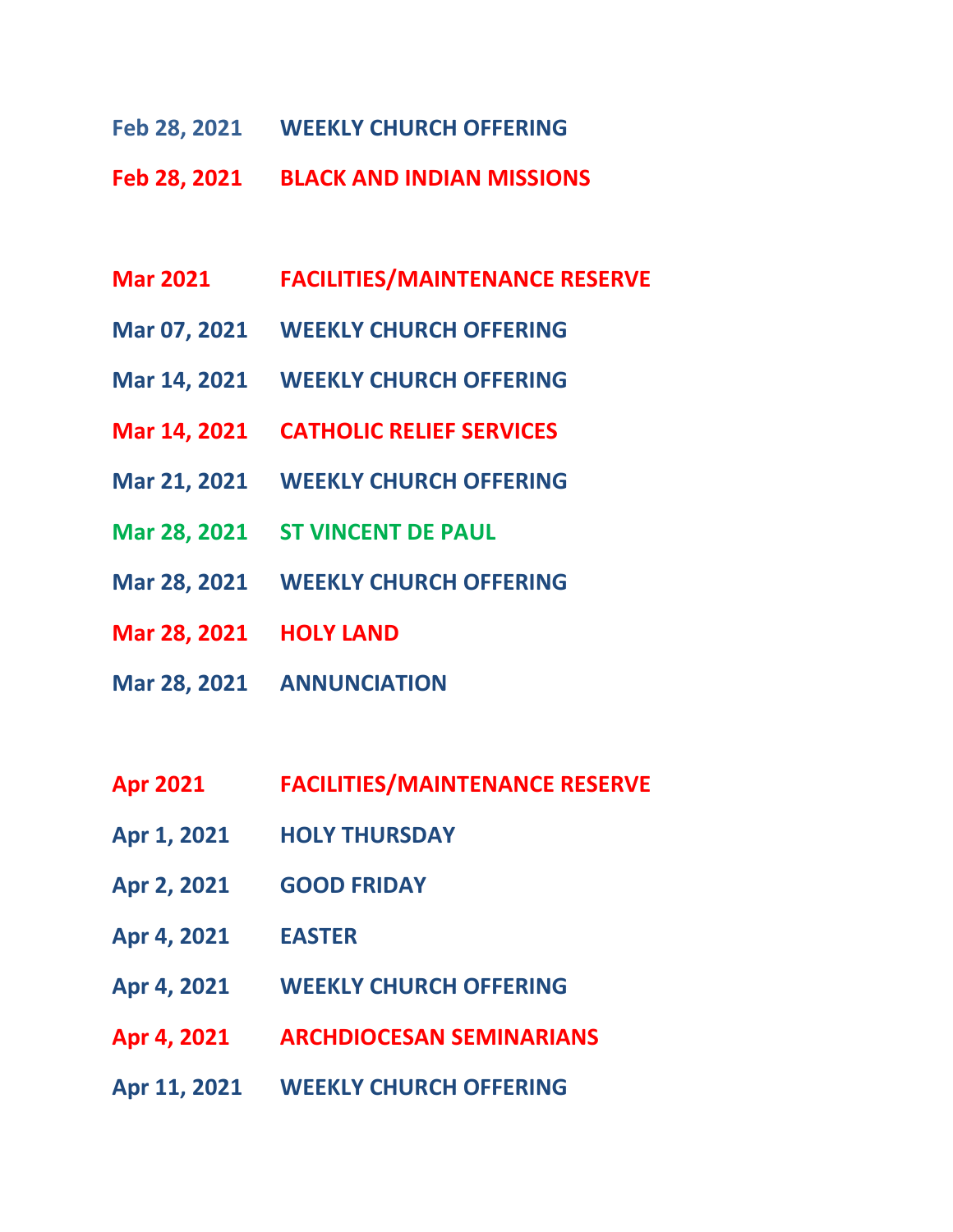- **Apr 18, 2021 WEEKLY CHURCH OFFERING**
- **Apr 18, 2021 CATHOLIC HOME MISSIONS**
- **Apr 25, 2021 ST VINCENT DE PAUL**
- **Apr 25, 2021 WEEKLY CHURCH OFFERING**
- **May 2021 FACILITIES/MAINTENANCE RESERVE**
- **May 2, 2021 WEEKLY CHURCH OFFERING**
- **May 9, 2021 WEEKLY CHURCH OFFERING**
- **May 16, 2021 WEEKLY CHURCH OFFERING**
- **May 16, 2021 EUCHARISTIC CONGRESS**
- **May 23, 2021 WEEKLY CHURCH OFFERING**
- **May 23, 2021 CATHOLIC COMMUNICATIONS CAMP**
- **May 30, 2021 ST VINCENT DE PAUL**
- **May 30, 2021 WEEKLY CHURCH OFFERING**
- **Jun 2021 FACILITIES/MAINTENANCE RESERVE**
- **Jun 06, 2021 WEEKLY CHURCH OFFERING**
- **Jun 13, 2021 WEEKLY CHURCH OFFERING**
- **Jun 20, 2021 CHP FREE CLINIC**
- **Jun 21, 2021 WEEKLY CHURCH OFFERING**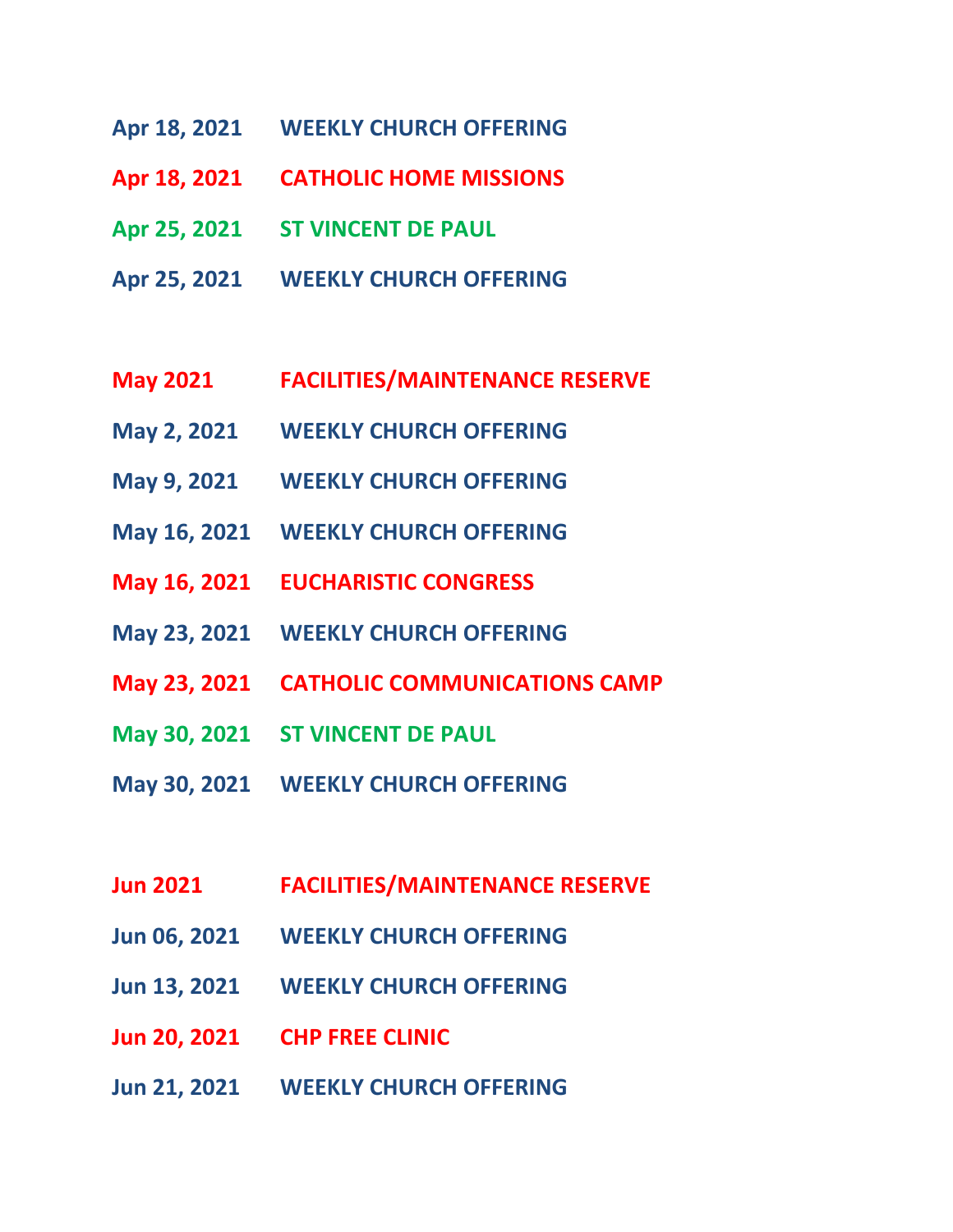- **Jun 27, 2021 ST VINCENT DE PAUL**
- **Jun 27, 2021 WEEKLY CHURCH OFFERING**
- **Jun 27, 2021 PETER'S PENCE**
- **Jul 2021 FACILITIES/MAINTENANCE RESERVE**
- **Jul 04, 2021 WEEKLY CHURCH OFFERING**
- **Jul 11, 2021 WEEKLY CHURCH OFFERING**
- **Jul 11, 2021 MISSION CO-OP**
- **Jul 18, 2021 WEEKLY CHURCH OFFERING**
- **Jul 18, 2021 GEORGIA BULLETIN**
- **Jul 25, 2021 WEEKLY CHURCH OFFERING**
- **Jul 25, 2021 ST VINCENT DE PAUL**
- **Aug 2021 FACILITIES/MAINTENANCE RESERVE**
- **Aug 01, 2021 WEEKLY CHURCH OFFERING**
- **Aug 08, 2021 WEEKLY CHURCH OFFERING**
- **Aug 08, 2021 LITERACY COALITION**
- **Aug 15, 2021 ASSUMPTION (4C) - ENV**
- **Aug 15, 2021 WEEKLY CHURCH OFFERING**
- **Aug 15, 2021 ARCHDIOCESE OF ATLANTA SVDP**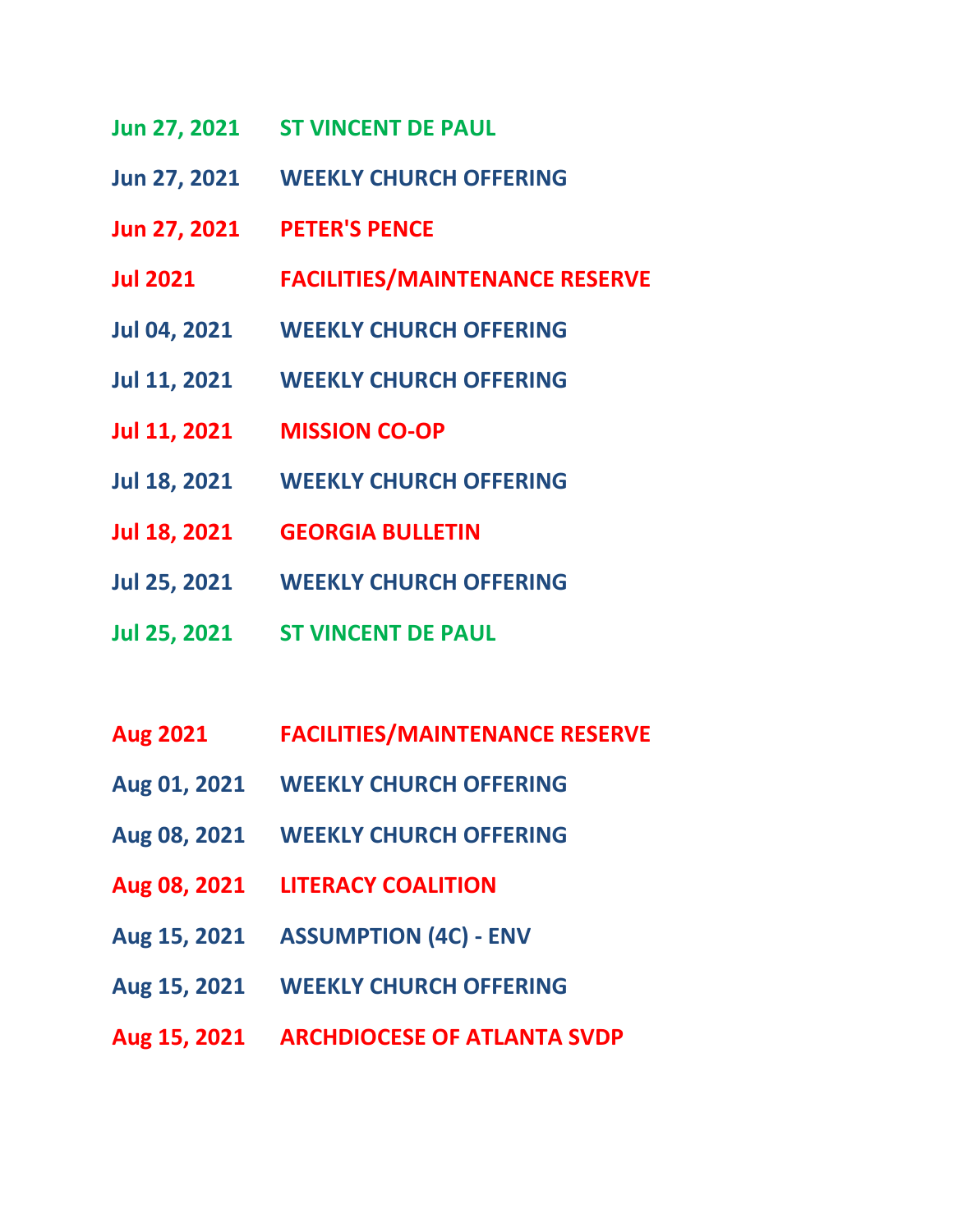- **Aug 22, 2021 WEEKLY CHURCH OFFERING**
- **Aug 22, 2021 NOA NO ONE ALONE**
- **Aug 29, 2021 ST VINCENT DE PAUL**
- **Aug 29, 2021 WEEKLY CHURCH OFFERING**
- **Sep 2021 FACILITIES/MAINTENANCE RESERVE**
- **Sep 05, 2021 WEEKLY CHURCH OFFERING**
- **Sep 12, 2021 WEEKLY CHURCH OFFERING**
- **Sep 12, 2021 CATHOLIC UNIVERSITY**
- **Sep 19, 2020 WEEKLY CHURCH OFFERING**
- **Sep 26, 2021 WEEKLY CHURCH OFFERING**
- **Sep 26, 2021 ST VINCENT DE PAUL**
- **Sep 26, 2021 ST LUKE NOVENA**
- **Oct 2021 FACILITIES/MAINTENANCE RESERVE**
- **Oct 03, 2021 WEEKLY CHURCH OFFERING**
- **Oct 10, 2021 WEEKLY CHURCH OFFERING**
- **Oct 10, 2021 CHP**
- **Oct 17, 2021 WEEKLY CHURCH OFFERING**
- **Oct 17, 2021 LATIN AMERICA/EAST EUR/MISSION**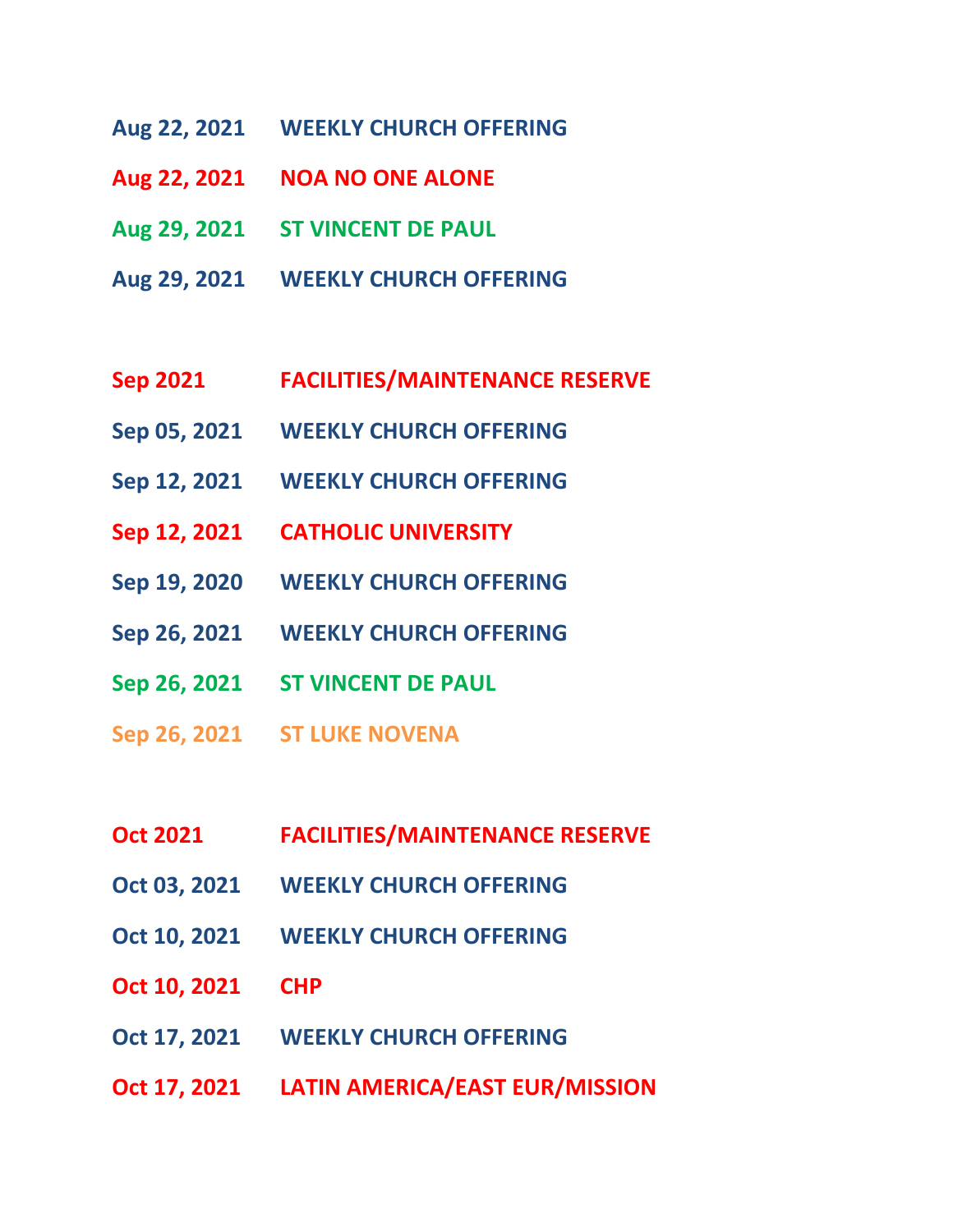- **Oct 24, 2021 WEEKLY CHURCH OFFERING**
- **Oct 31, 2021 ST VINCENT DE PAUL**
- **Oct 31, 2021 WEEKLY CHURCH OFFERING**
- **Nov 2021 FACILITIES/MAINTENANCE RESERVE**
- **Nov 07, 2021 WEEKLY CHURCH OFFERING**
- **Nov 14, 2021 WEEKLY CHURCH OFFERING**
- **Nov 14, 2021 ARCHDIOCESAN SEMINARIANS**
- **Nov 21, 2021 WEEKLY CHURCH OFFERING**
- **Nov 21, 2021 JERIMIAH'S PLACE** *(ADDED 2/23/21)*
- **Nov 28, 2021 WEEKLY CHURCH OFFERING**
- **Nov 28, 2021 CAMP FOR HUMAN DEVELOPMENT**
- **Nov 28, 2021 ST VINCENT DE PAUL**
- **Dec 2021 FACILITIES/MAINTENANCE RESERVE**
- **Dec 5, 2021 WEEKLY CHURCH OFFERING**
- **Dec 08, 2021 IMMACULATE CONCEPTION**
- **Dec 12, 2021 OUR LADY OF GUADALUPE**
- **Dec 19, 2021 WEEKLY CHURCH OFFERING**
- **Dec 19, 2021 CATHOLIC CHARITIES**